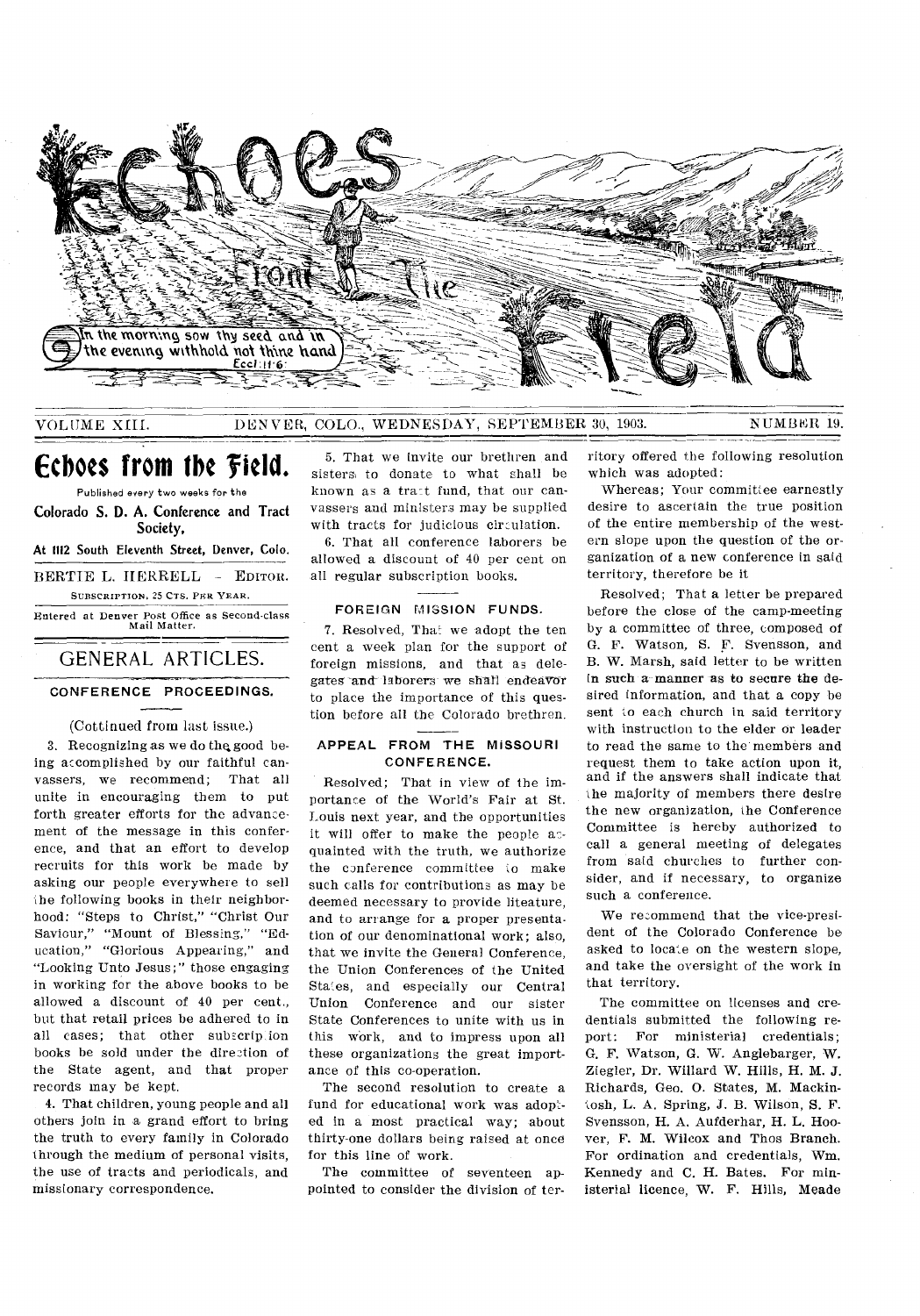MacGuire, G. M. Alway, E. E. Farnsworth, Chas Lightner, J. F. Jenson, Jacob Wibbens, J. W. H. Geiss, L. Vargas and M. Warfle. For missionary credentials, Celia Green, Lida B. Moore, Celia McDonald, Alice Finch, Mrs. Minnie Proctor, Carrie Dowden, Mrs. Bertie L. Herrell, Mrs. Bertie Richards, Mrs. Mary Zeigler, Mrs. Ella Anglebarger, Mrs. Ura Spring, Mrs. Rose Svensson, Mrs. Minnie MacGuire, H. C. Menkel, Mrs. May Menkel, Elva Green, C. M. French, W. H. Moore, W. A. Miller, G. Phillips, J. A. Rippey, Mrs. Flora Watson, Mrs. Susie Farnsworth, Mrs. J. W. H. Geiss and Mrs May Warfie.

This report was unanimously adopted by the consideration of each name separately.

The following resolution was presented by Brother W. A. Miller and most heartily adopted:

Whereas, in the past some of our church librarians and other workers have placed their orders with the State office in such communications as can scarcely be understood, thereby adding burdens to the workers in the office that should not be imposed upon them; therefore be it

Resolved, That all our churches in the Colorado Conference are hereby requested to select only such persons of their membership to act as librarian as are able to write a readable business letter and keep accounts correctly; and be it further

Resolved, That in order to facilitate the carrying out of the foregoing, we earnestly request the librarians and workers to supply themselves with a duplicate order book. And that the orders may be of a uniform size, we urge that said books be ordered from the Colorado Tract Society.

It was also recommended that each church elect an auditor to examine the librarian's books each quarter, and that the district superintendents render them assistance in their respective districts.

The treasurer's report of the conference funds, including those of the Tract Society and Sabbath-school departments, and the auditor's report were read by Sister Herrell, and by motion was accepted.

In the discussion of church schools, Elder Richards spoke of the offer which had recently been made to the conference of a fruit farm at a very reasonable rate, suggesting that it be accepted as a prospective industrial school, and a committee of three, e. g., H. M. J. Richards, W. Ziegler and G. F. Watson, was chosen to investigate the offer.

This being the time for the selection of delegates to the Central Union Conference which will convene next February or March, a motion prevailed that we consider the seven committeemen as delegates and that they select two more if the Conference funds are sufficient to warrant it.

A motion prevailed that we offer a vote of thanks to Mr. A. W. Jones who so kindly tendered us the use of the grounds and water during our campmeeting and conference; and also that we tender our thanks to the weekly papers, the Mail and the Record for their kindly mention of us, and for encouraging the people to attend our meetings.

A motion was carried to refer all other matters of business to the conference committee. Motion to adjourn, sine die, carried.

> G. F. Watson, President. Elva A. Green, Secretary.

#### **SPECIAL NURSE'S COURSE AT THE COLORADO SANITARIUM.**

We wish to call special attention to the announcement, by Dr. Cooper, of the Special Nurse's Course at the Colorado Sanitarium during the coming winter.

For several years past the Sanitarium has received applications from those who desired a shorter course of instruction in nurse's work than is provided in the regular two years' course. In answer to this demand the Sanitarium has decided to conduct a class of this kind during the coming winter. The Colorado Sanitarium Board extend a cordial invitation to any of our workers, or any of our brethren or sisters who may come recommended by their churches, who wish to avail themselves of this instruction. Instruction will be given, for the most part, by the regular physicians of the Sanitarium, and the writer knows, from taking a similar course last winter, of the practical value to be received.

As stated by Dr Cooper, the Sanitarium will furnish board at \$2.50 per week, or \$2.50 per meal ticket, the tickets divided into one hundred and

fifty coupons. This is the regular ticket used by our sanitarium nurses and which, with many of them, does very liberally for ten days' board. if any, taking the course, desire to board themselves, the Sanitarium will give them a discount of 40 per cent. on all manufactured foods.

As the class will be started December 1st, those expecting to take up the work should make immediate application. Dr. Cooper or the undersigned will be glad to give any further detailed informatioin with reference to this subject.

Francis M. Wilcox.

# FIELD REPORTS.

#### **From Other Lands.**

We are at this time visiting at my mother's home, and so are not in Amsterdam at present. Although my people are strongly prejudiced against the truth they are very kind to us, and do all they possibly can to make our stay a pleasant one.

June 14th was a good day for our little company at Amsterdam. Elder Schuberth was with us for a couple of days and we had baptismal services. Seven were baptized, and others who are keeping the Sabbath, but who are not yet ready for baptism will take this step later.

Brother Klingbiel, our former president, was also with us. We expect he will soon go into the work again. Here and there solitary persons who were in the late movement, are coming back. We are of good courage. We hope to begin public meetings about the first of September. There are about sixty Seventh-day Adventists now in Netherlands, and the outlook is encouraging. Jacob Wibbens.

### **GRAND VALLEY, COLO.**

At the close of the Salida campmeeting I returned to Cedaredge. September 10-13 I spent with the Grand Junction church. I enjoyed meeting our people here, and especially Grandma Canright whom I had not seen for seven years. Sunday night I spoke to a good audience at Pallisades. The following Sabbath, in company with Brother C. A. Frederick I again visiled Grand Junction, going over to Fruita in the evening and speaking to our people there. May the Lord bless the work in the Grand Valley.

Geo. 0. States.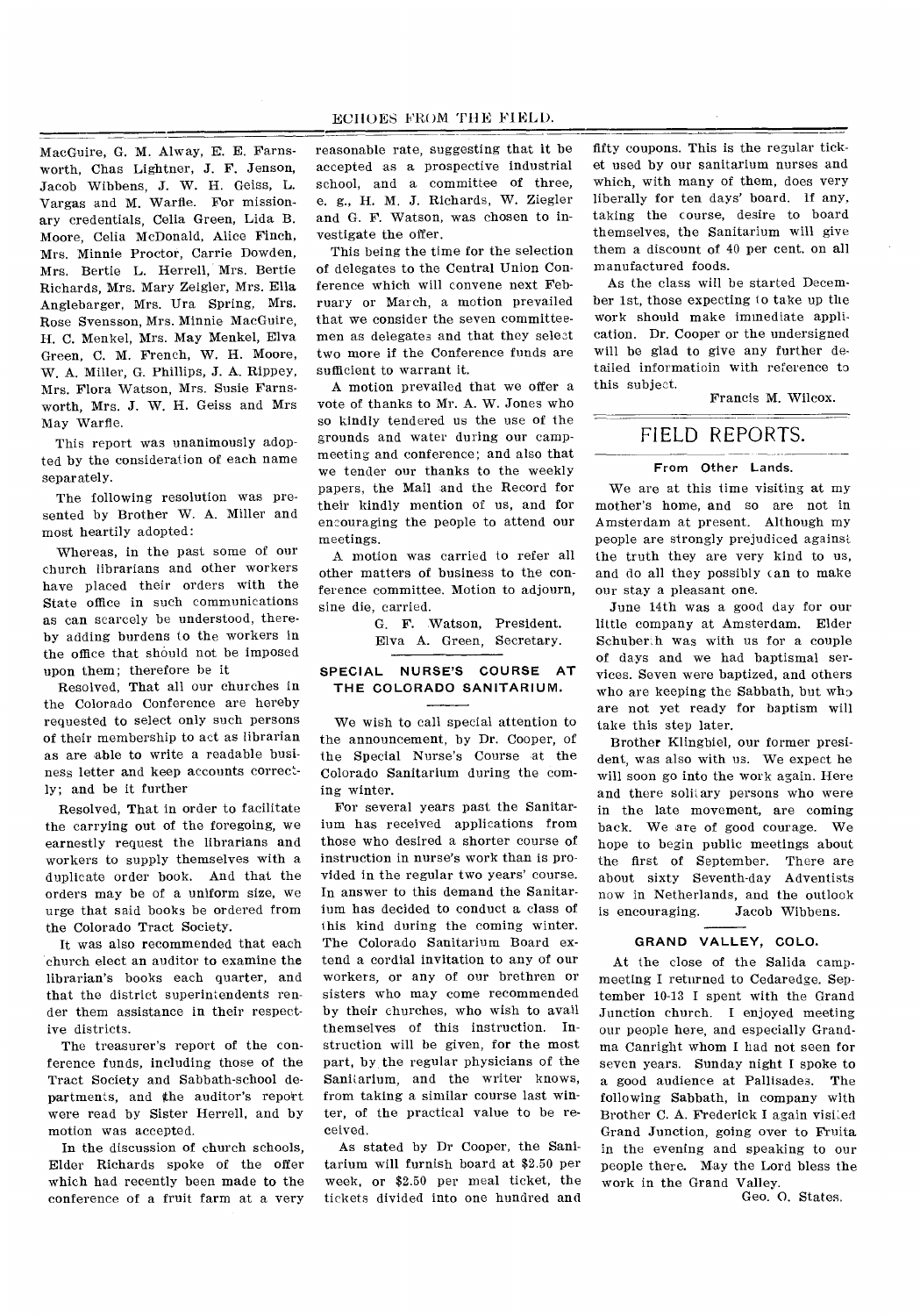#### EC1 OES FROM THE FIELD.

#### "A CALL."

"I heard the voice of the Lord saying, Whom shall I send, and who will go for us? Then said I, Here am I: send me. And He said, go." Isaiah 6: 8, 9. This is not the call of any man, it is the call of God to man. It is a call for men to carry the Gospel to the world. There are so many ways in which this can be done. One of the most successful is that of distributing our publications. Many souls can be reached in this way that can be reached in no other. They will no' go to hear the living preacher, but will purchase the books if carried to them.

We find this call repeated in Vol. VI. of the Testimonies, Page 332. "God calls the canvassers back to their work. He calls for volunteers who will put all of their energies and enlightenment into the work." Dear reader, this is the call of God. Notice there are two classes called. Some have been in the work and have dropped out for some reasons. Are you among this class? If so will you heed the call and return? The other class are volunteers. Will you volunteer? God has moved upon the hearts of his servants to write these books, and then he has moved upon others to publish them, and now where does the responsibility rest? The books are stacked up in the office of publication, but what good will they do unless they are circulated?

This call we believe will be answered by the coming of the men. Human agencies will surely respond to the demand. Oh, that God may move upon us as a people to scatter the printed page like the autumn leaves. From now until the holidays will be a good time to sell books. Almost every family expect to buy some book for Christmas, and if we do not take them some of our books which are so richly laden with the truth, Satan will send them some of his works; thus they will have a book that will lead them downward instead of one that will lead them upward, and perhaps land them safe in the Kingdom of God.

Let us not be backward now. That which is to be done in warning the world, must be done without delay. There is need of men of deep Christian experience, men of well balanced minds, strong, well educated men, to engage in this work. If we obey the

Lord's voice, answering to his call, he will work with us and our work will be crowned with success.

We will receive ri2h blessings from on high, and lay up treasures beside the throne of God. The Lord will not excuse those who know the truth if they make no effort to win souls to Christ. They will be held responsible for what they might have done, but did not do because of their spiritual indolence.

If there are those who would like to enter this line of the work, I would like to correspond with you, and if we can be of any help to you in preparing for this work, we will gladly do so. May God help us one and all to, "Work while the day lasts, for the night cometh when no man can work."

G. Phillips.

# EDUCATIONAL WORK.

-----

# **TO THE YOUNG PEOPLE.**

**Union** College begins its thirteenth year of work September 30, 1903.

Many of our young people have written of their plans to attend school this year, and we are looking forward with pleasure to greeting many new faces among those already familiar. But the thought has also come—what of those who are not to be with us? Are they still earnest in their desire to devote themselves to the Lord? Perhaps the Lord has home duties for them to perform—friends and neighbors whom they can help.

But what of those who could come if they chose—those who have parents or friends willing and anxious to send them—but who hesitate because they feel that it is pleasanter to remain where they are? We would urge such to read the inspiring acounts of the struggles of Abraham Lincoln, who walked miles to borrow books that he might satisfy his burning desire for knowledge; of the fatherless Garfield, who toiled and sacrificed and saved that he might obtain an education; of the deaf boy Kitto, son of a drunken father, and inmate of an alms-house, who plead that he be allowed to leave the alms-house to struggle for the education he so much desired—willing to sleep in the hay-ricks and find his food in the hedges and fields; this boy Kitto who later became one of the foremost biblical scholars of his day.

There are scores of men and women

who, realizing that they had a part to act in the work of the world and recognizing the importance of an education in helping them to perform this work, have sacrificed and struggled to obtain it, receiving as their reward the capacity to do great things for humanity.

The Lord has a place for every one in his vineyard, but what a sorrowful sight it must be—here a place deserted by the keeper, there an untrained workman trying to do work that calls for skillful and intelligent care. Will he excuse us if we delay from year to year the preparation that will enable us to do asceptable work when the means have been provided? It is not farther from your home to school than Christ came when he took up his abode with us. It will certainly not be more lonely than it was for him on this earth.

Perhaps you shrink from wearing the plain clothing you know will be necessary. Can you not afford to endure that among many others who are making the same sacrifice? The Master's business requires haste, and if you intend to have a part in this closing work, you must be making speedy preparation.

Many have written asking for work to help meet expenses. We would say to such—if you know the Lord wants you to go to school, and you are competent to give honest service in return for wages, you may be sure that the way will open, if you have the faith to make the effort. You may not meet with immediate success, and you may not find just the employment that suits you best, but if you have perseverance and the determination to help yourself, you will not be obliged to suffer defeat. There is always a demand for conscientious, efficient help, and Christian young people should never be anything else.

If you are disappointed in attending school this year, lay your plans to attend next year. Do any kind of honorable work, save your money carefully, plan your expenditures wisely, and trust to the Lord to open the way in his own good time.

We shall be glad to receive letters from all who plan to come to school this year, or hope to attend in the future. Send for a calendar if you have not one already.

Mrs. Florence M. Kern.